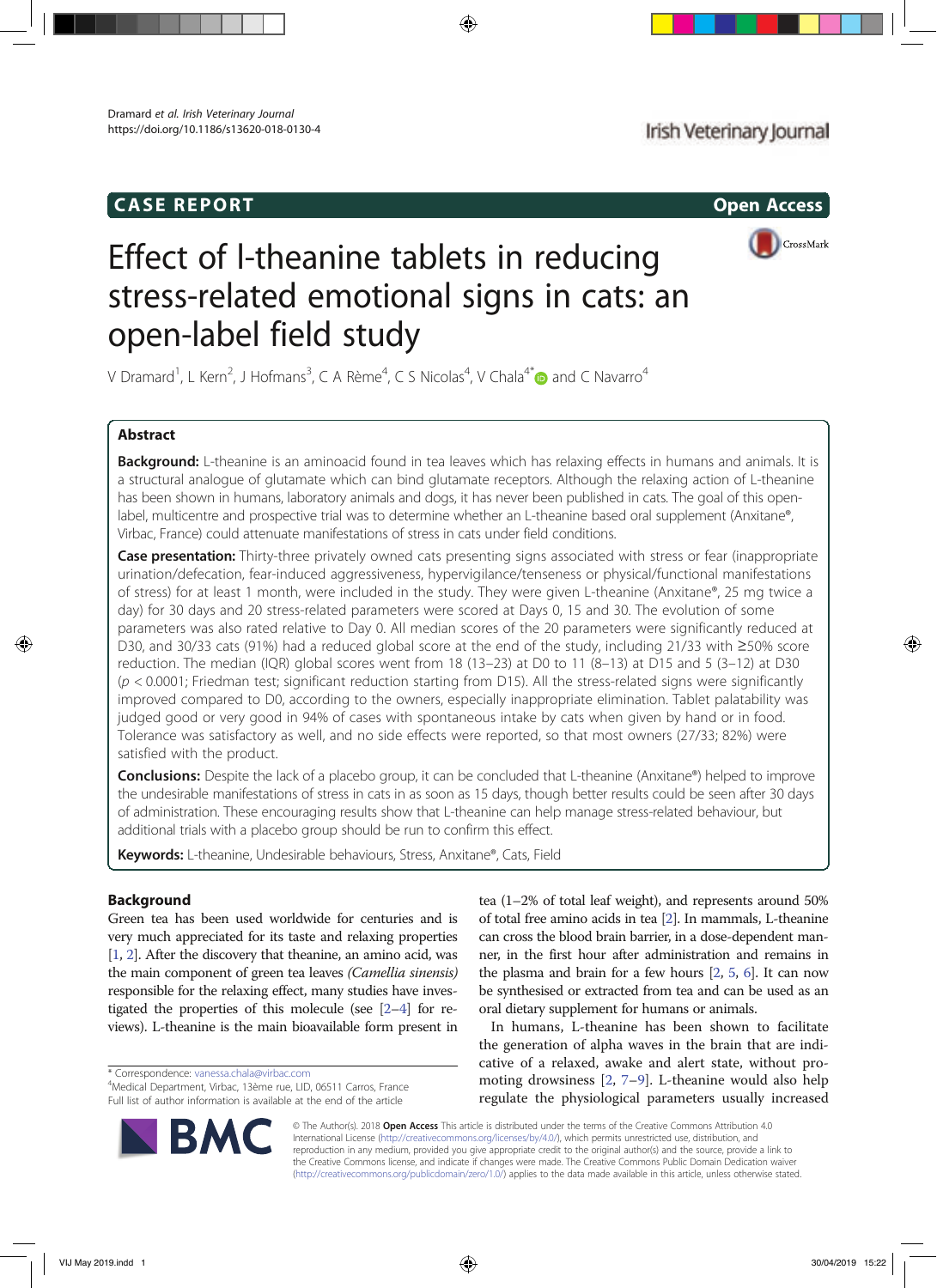during stressful events (e.g. blood pressure, heart rate, cortisol secretion), which further contributes to the stress-reducing effects [9–12]. L-theanine's relaxing effect has also been shown in dogs with fear of humans [13] or storms [14]. After 1 or 2 months of L-theanine administration (twice a day), fearful reactions were reduced. Finally, L-theanine would enable the increase of learning capacities [15, 16].

The relaxing properties of L-theanine (or γ-ethylamino-L-glutamic acid) can mainly be explained by its similarity in structure to glutamate, the most important excitatory neurotransmitter in the brain, which allows the compound to interact with glutamate receptors such as AMPA, kainate, and NMDA (at the glycine site). This antagonistic activity may play a role in neuroprotection against glutamate toxicity [4, 9, 17], and in secretion of dopamine and serotonin in specific brain areas [18].One study also reported the increase of GABA concentration in mice brain following L-theanine administration: this effect probably explains the counteracting activity of L-theanine against caffeine [17]. These effects likely explain the ability of L-theanine to modulate neuronal response involved in mood, stress, pleasure and reward [4, 17–21].

Although the relaxing activity of L-theanine has been shown in humans, laboratory animals and dogs, it has not been published in cats. Cats can show undesirable behaviours when experiencing stressful events, such as urinary marking of furnitures and household structures, excessive scratching, aggressiveness and overgrooming. In addition to these behavioural changes, stress can also lead to recurring physical conditions such as emotional (often qualified as idiopathic) cystitis, chronic digestive signs (vomiting, diarrhoea) and disturbed eating behaviours [22–24]. From the pet owner's stand point, the most unwanted behaviours are urinary marking [25, 26] and excessive scratching [27], which are usually the first signs of discomfort. Before the situation worsens and requires medication, it would be useful to determine if an oral supplement containing L-theanine can reduce stress-related behaviours as in the other species studied so far.

The aim of the present study was to evaluate whether a veterinary L-theanine-based oral supplement (Anxitane® tablets, Virbac) could attenuate signs of stress in cats under field conditions.

#### Materials and methods

#### Aim, design and settings

This study was an open-label, multicentre and prospective trial designed to evaluate the impact of L-theanine (Anxitane®) on stress or fear-related reactions, in clientowned cats, in the field. The cats were included in the study regardless of age, breed, sex, origin (conditions of adoption) or lifestyle (indoor or outdoor cats). Of the 11 investigators, 9 were located in France (from 5 regions)

and 2 were in Belgium (from 2 different areas). Amoung the 11 investigators 5 of them hold the French Inter School Diploma of Behaviorist Veterinarian and exerted in referral practice.

#### Case presentation

Inclusion criteria were: occurrence, for at least 1 month, of one or more of the following manifestations of stress: inappropriate urination / defecation, aggressiveness (from fear), hypervigilance / tenseness, inhibition, cohabitation problems, fear of humans or physical manifestations of stress (digestive signs, hypersalivation, excessive body licking or changes in feeding or drinking behaviour).

All cats had to be in good health for inclusion in the study, on the basis of history and a complete physical examination. Clinic pathological testing was not considered mandatory for inclusion so as to avoid stress conditions or animal sedation. Exclusion criteria were: cats with serious chronic illness, or cats receiving supplement products, pheromones or having received any other psychotropic medications for the behaviour condition in the preceding week.

#### Product and administration

The cats received 25 mg (half a tablet of Anxitane® S, Virbac, France) in the morning and 25 mg in the evening, corresponding to 50 mg of L-theanine per day, for 1 month. Any other oral supplement was forbidden, as well as pheromone applications or drugs. No specific behavioural therapy instructions were given, so as to keep a reproducible environment among the subjects. Nevertheless standard recommendations regarding the feline species were given to each owner (no punishment, elementary rules for feeding, etc).

All cats were treated against external parasites (fipronil spot-on) and internal parasites (milbemycine/praziquantel) at recommended dosages prior to the inclusion.

#### Interventions and assessments

Each cat was assessed on Days 0, 15 and 30 (D0, D15 and D30), with a physical examination on D0 and D30.

A behavioural examination based on 20 parameters rated from 0 to 3 - was performed by the veterinarian, according to the owner's statement. Those parameters included:

- Neurovegetative signs (9 parameters): polypnea; shivering; mydriasis; piloerection; rolling skin syndrome; vomiting; diarrhoea; hypersalivation; fear-induced urination or defecation;
- Interspecific interactions (6 parameters): meowing; excessive demands for attention; threats (hissing) or even bites because of irritation (when patted or while playing with the owner); threats (hissing) or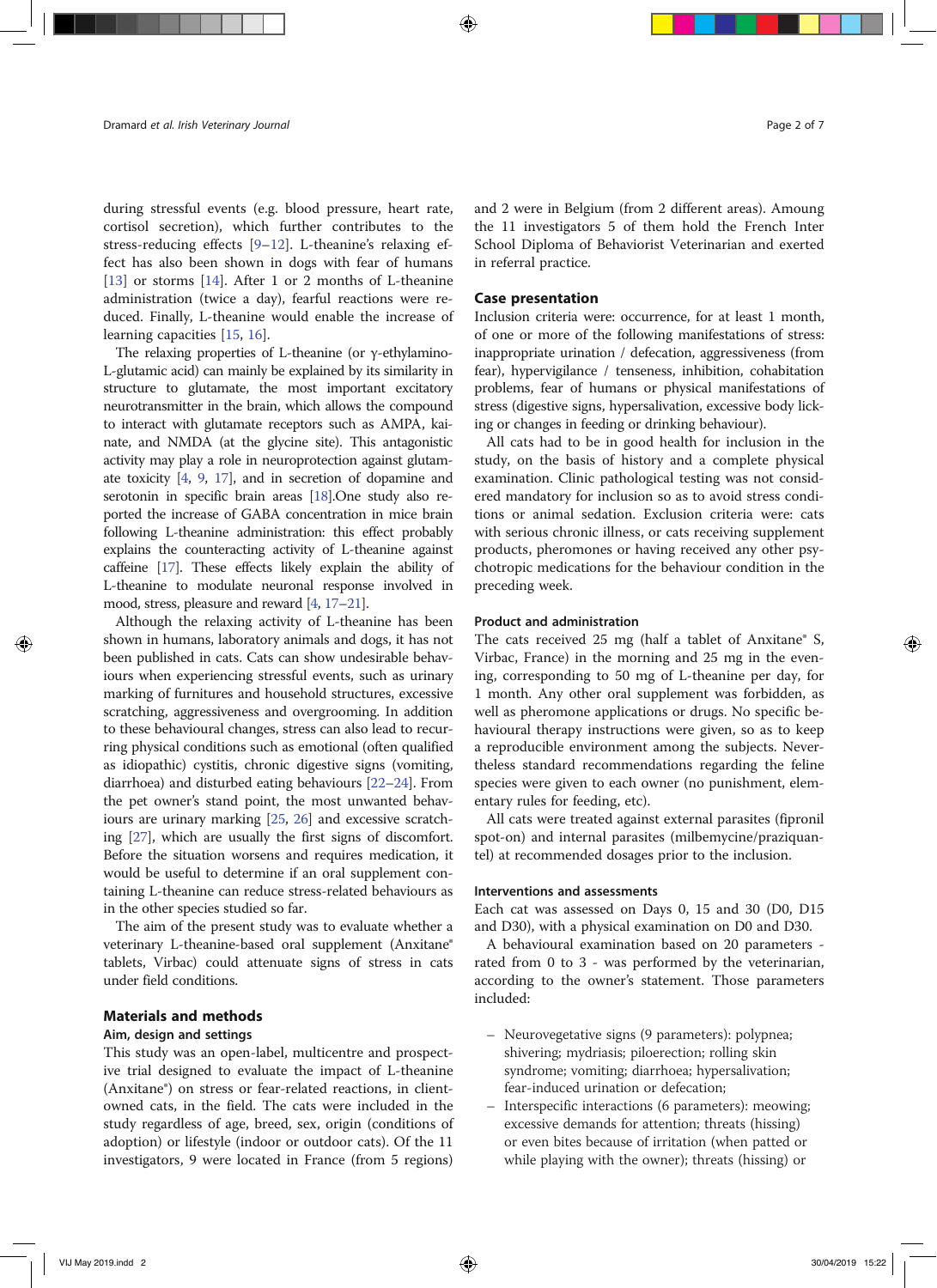even attacks when surprised or because of fear; aggression redirected against people / objects / furniture / tail; avoidance behaviour;

– Emotional state and its postural expression (5 parameters): inhibition (flattened ears / tendency to crouch/hide); agitation; hypervigilance and hyperaesthesia; tendency to panic / run away or hide; inhibition with licking / stereotypical behaviour.

The scores for the 20 parameters were added to calculate a global score reflecting the presence of undesirable behaviours possibly related to stress in test animals.

The investigators and the owners also had to rate, on a 0% (complete improvement) to 100% (no improvement) scale, their perception of the evolution in the 4 dominant signs as compared to baseline evaluation; these signs were considered stress manifestations: inappropriate elimination; aggressiveness; stress-related signs (hypervigilance, nervousness, fear) and stress-induced functional/organic signs (digestive signs, disturbed eating and drinking behaviours, overgrooming and scratching).

Four other parameters describing elementary behaviours (mandatory for animal survival) were scored, from 0 (normal/regular) to 2 (very disturbed) according to their intensity or frequency: sleep (normal to agitated), appetite (normal/regular to disturbed), drinking (normal/regular to high water consumption) and mood (happy to sad).

Parameters used for behaviour assessment rely on common consensus among French and Belgian behaviourist associations. These recommendations are based upon several publications [28–31].

The product itself was then evaluated for acceptability, tolerance and owner satisfaction. The first two parameters were scored from 1 (very good) to 4 (poor).

#### Statistical analysis

The evolution of the parameters over time was compared using the Friedman test followed by adjusted (Holm) pairwise comparisons using the Wilcoxon signed rank test, in case of significance. Only statistical tests giving  $p < 0.05$ were considered significant. Data are presented as median (range) or median (interquartile range = IQR).

#### Results

In total, 33 cats aged 5 months to 16 years and weighing between 2 and 10.1 kg were included in the study (Table 1). None were excluded after the start of the study. Most cats were European shorthair cats, had been adopted before the age of 1 year and generally came from a relative or a friend, or had been found (Table 1).

The main reasons for inclusion were stress-related behavioural signs (hypervigilance, nervousness, fear) in

#### Table 1 Demographic data and reason for inclusion of the 33 cats

| Breed<br>n(%)                                   | European                                   | 28<br>(85%)          |
|-------------------------------------------------|--------------------------------------------|----------------------|
|                                                 | Persian                                    | 3<br>(9% )           |
|                                                 | Siamese                                    | 1<br>(3%)            |
|                                                 | Somali                                     | 1<br>(3%)            |
| Age (year)                                      | median (range)                             | 4,3<br>$(0.4 - 16)$  |
| Weight (kg)                                     | median (range)                             | 4,5<br>$(2 - 10)$    |
| Age of adoption (year)                          | median (range)                             | 0,2<br>$(0-12)$      |
| Origin<br>n(%)                                  | Friend or relative                         | 11<br>(33%)          |
|                                                 | Found                                      | 11<br>(33%)          |
|                                                 | Breeder                                    | 3<br>(9% )           |
|                                                 | Shelter                                    | 3<br>(9% )           |
|                                                 | Pet shop                                   | 1<br>(3%)            |
|                                                 | Other                                      | 4<br>(12%)           |
| Main reason for inclusion<br>n (%)              | Stress-related signs                       | 26<br>(79%)          |
| (an individual cat<br>maypresent several signs) | inappropriate<br>elimination               | 15<br>(45%)          |
|                                                 | aggressiveness                             | 8<br>(24%)           |
|                                                 | stress-induced<br>functional/organic signs | 7<br>(21%)           |
| Age of onset (year)                             | median (range)                             | 1<br>$(0.2 - 12)$    |
| Duration of signs (year)                        | median (range)                             | 1.8<br>$(0.08 - 10)$ |

79% of the cases and inappropriate elimination (45% of the cases) while aggressiveness (24% of the cases) and stress-induced functional/organic signs (mainly changes in feeding or drinking behaviour; 21% of the cases) occurred less often (Table 1). The median (range) age of onset of undesirable behaviours/signs was 1 (0.2–12) year with 67% and 15% of the cats starting to show issues before the age of 1 and from adoption, respectively. In 42% of the cats, such behaviours had been stable since their onset, but had worsened over time in another 58% of the cats.

#### Scores of stress-related parameters

All the parameters significantly improved (lower score) during the course of the study, except for those which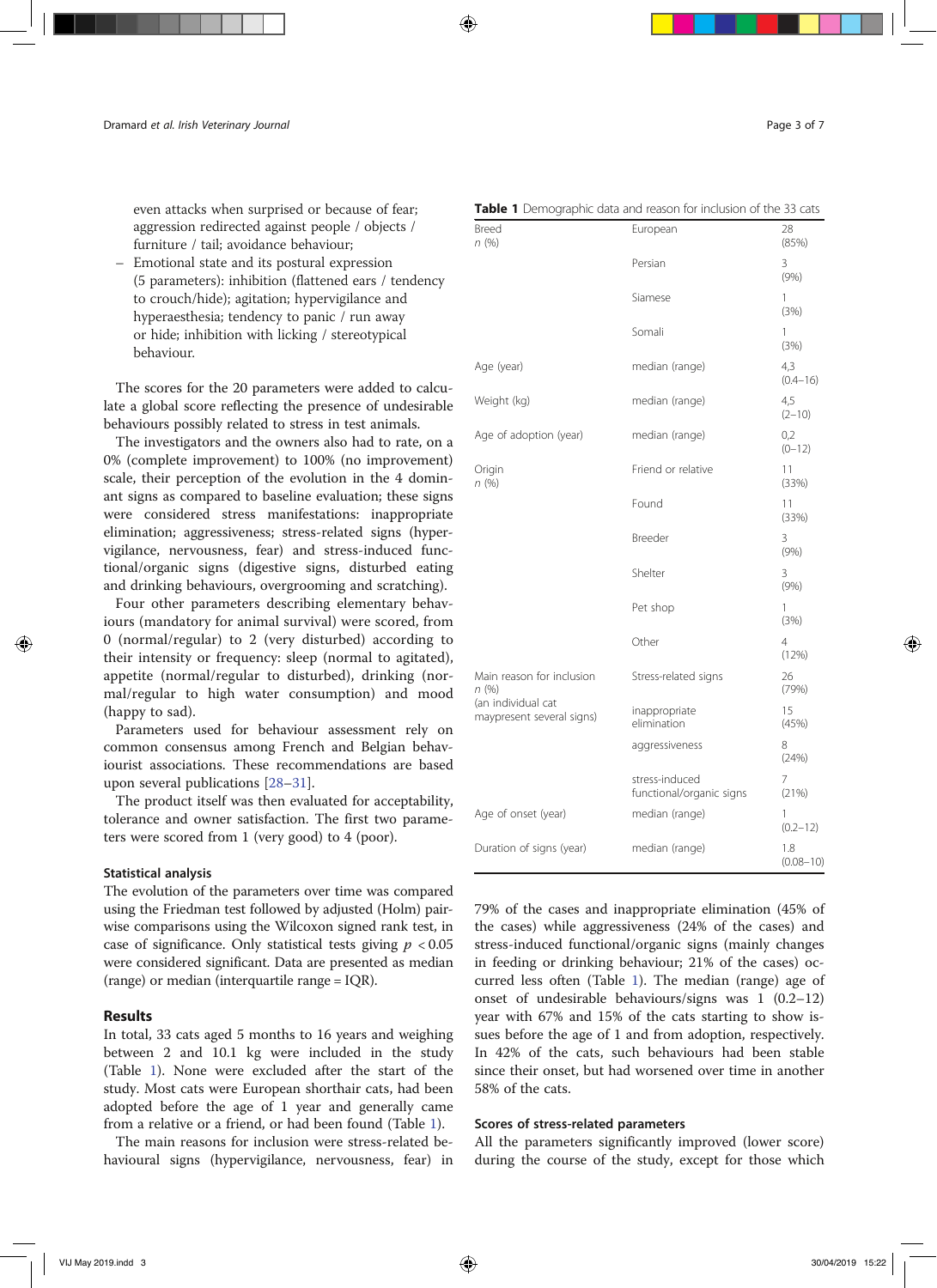concerned too few animals (< 4 cats: diarrhoea, hypersalivation and redirected aggression). Hypervigilance/ hyperesthesia was the parameter with the highest median score at D0 and concerned 27/33 cats (82%). A significant decrease of this median (IQR) score was observed during the course of the study: from  $3$  (2–3), to  $1(0-2)$  and  $1(0-1)$  at D0, D15 and D30 respectively  $(p < 0.0001)$ . At the end of the study, 8/27 cats (30%) no longer showed the signs. Shivering was the parameter most reduced in frequency since it was detected in 11/ 33 cats (33%) at the beginning of the trial and in only 3/ 33 cats (9%) by the end of the study.

The median (IQR) global score significantly decreased from D0: 18 (13–23) to D15: 11 (8–13) and D30: 5 (3–12);  $p < 0.0001$  (Friedman test); Fig. 1. Improvement between D15 and D30 was also statistically significant;  $(p < 0.05)$ ; Fig. 1.The median (IQR) relative reduction of the global score from D0 to D30 was 62% (39–75%). Most of the cats (30/33; 91%) had a reduced score at the end of L-theanine administration and only 3/33 cats (9%) showed no improvement (Fig. 2). The global score was reduced by 50% or more in most cats (21/33; 82%), with 7/33 (21%) showing an excellent response to L-theanine (score reduced by 80% or more; Fig. 2).

#### Improvement of signs (owner perception)

According to the owners, among the 4 stress-related signs which were evaluated, the inappropriate elimination (urination/defecation) was the one that improved the most (Table 2). At the end of the study, 10/18 cats (66%) were deemed to have stopped showing this inappropriate behaviour (score of 0% at D30) and 5/13 (38%) to have stopped showing signs of disturbed grooming, disturbed food or water intake, or digestive signs. Hypervigilance/tenseness/fear and aggressiveness were the least improved parameters, with 3/31 (10%)







a 50–79% reduction (good response) or a reduction of 80% or more (excellent response to L-theanine) in their global score, are reported (total  $n = 33$ )

and 3/16 (19%) cats, respectively, deemed to have stopped showing those signs. Still, all the parameters significantly improved according to the median of ratios given by the owners (Table 2).

#### Sleep, appetite, drinking and mood evaluation

Of the 12 cats with sleeping issues at D0 (score  $>$  0), 9/ 12 (75%) were judged normal at the end of the study (significant reduction of scores, Friedman test,  $p < 0.05$ ). Similarly, of the 16 cats described as sad or unhappy (score  $> 0$  for mood), 12/16 (75%) were normal/happy at the end of L-theanine administration (significant reduction in scores, Friedman test,  $p < 0.001$ ). Appetite and drinking behaviours also improved in some cats but not significantly. 2/9 (22%) and 1/2 (50%) of the cats with appetite or drinking issues at baseline became normal (score of 0) at the end of the study.

#### Ease of administration, tolerance and owner's satisfaction

The ease of administration of the tablets was considered to be very good by 22/33 (67%) owners, good by 9/33 (27%) and fair by 2/33 (6%) (Fig. 3). The median (IQR) score for this parameter was of  $1$  (1–2) on a 1–4 scale. Tolerance was also deemed very good or good by all the owners (Fig. 3) with the same median (IQR) score. Most owners were very satisfied or satisfied [13/33 (39.5%) and 14/33 (42.5%), respectively] and only 6/33 (18%) owners were poorly or not satisfied (Fig. 3).

#### Adverse events

No serious adverse events were reported during the course of the study. Two cats were more sleepy/apathetic during the first days of administration, leading to a reduction of doses (once a day instead of twice a day) in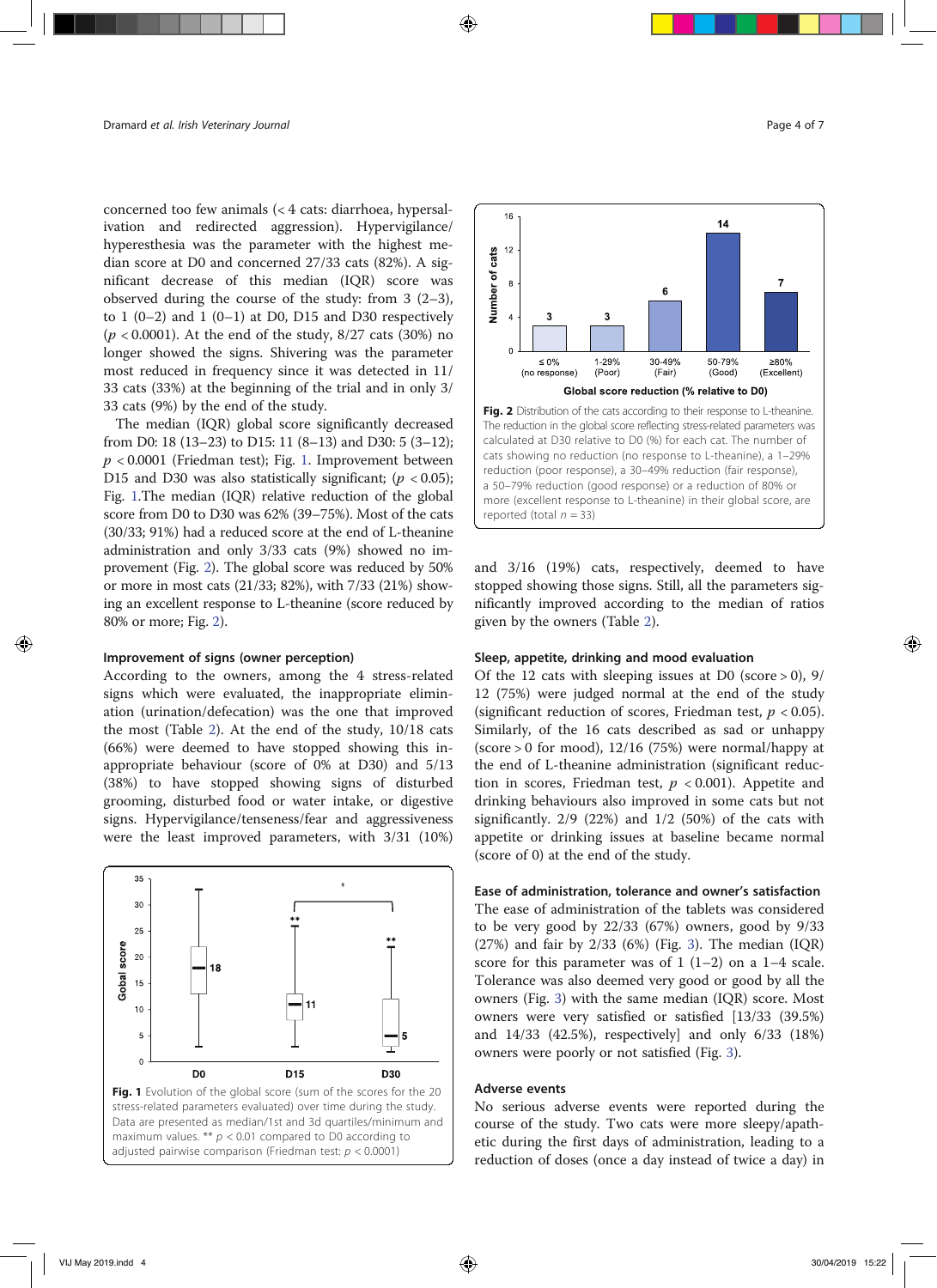|  |  | Table 2 Relative severity of stress-related signs, compared to D0 (%) |
|--|--|-----------------------------------------------------------------------|
|--|--|-----------------------------------------------------------------------|

|                                                      | D0 (default value) | D <sub>15</sub> | D30             | Friedman<br>$p$ -value |
|------------------------------------------------------|--------------------|-----------------|-----------------|------------------------|
| Inappropriate urination/defecation ( $n = 18$ )      | 100                | $23(0-90)*$     | $0(0-44)$ **    | < 0.001                |
| Stress-induced functional/organic signs ( $n = 13$ ) | 100                | $28(15-55)$ **  | $20(0-25)$ **   | < 0.001                |
| Hypervigilance/tenseness/fear<br>$(n = 31)$          | 100                | 60 $(50-79)$ ** | $25(18-50)$ **  | < 0.001                |
| Aggressiveness ( $n = 16$ )                          | 100                | $80(38-100)*$   | 40 $(13-65)$ ** | < 0.001                |

A default value of 100% was set at D0 and the severity of signs was rated afterwards relative to this value, for each cat. A value of 0% meant a total improvement while a value of 100% meant no improvement. All values for each parameters ranged from 0 to 100 at any day. The values reported here are the median (IQR).  $*p$  < 0.05 and  $**p$  < 0.01 compared to Day 0 according to adjusted pairwise comparisons

one of them. Both cats improved (following the dose reduction for the first one and spontaneously within 3 days for the second one) and were kept in the trial.

#### **Discussion**

Almost all of the parameters evaluated were improved during the course of this study in 33 cats with stress-related signs. The behaviour of most of the cats improved after 15 or 30 days of L-theanine administration, leading to high owner satisfaction.

However, this study was open-label and did not contain a control group. Conclusions should therefore be taken with caution as owners/vets could have expected some sort of improvement during this type of trial. Still, the extent of the decrease in undesirable stress-related signs observed during the study in most cats is promising and suggests that L-theanine could calm and relax cats. Especially, some signs like inappropriate urinating, excessive grooming, hypervigilance, excessive demands of attention or panicking were improved as of Day 15. Irritability also decreased and cats were found to be more calm and gentle at the end of the study.

Among stress-related signs, inappropriate urination (whether due to excessive marking or inappropriate elimination) was probably the most bothersome for the owners and is one of the most frequent causes of consultation [24–27]. This type of sign is mainly due to a



Fig. 3 Ease of administration and tolerance of Anxitane®. The owners had to judge the ease of administration of the tablets (blue) and their tolerance (green). The number of owners judging these parameters as very good, good, fair or poor are reported here

lack of adaptation to the environment or to the social conflicts a cat faces on a daily basis. Interestingly, inappropriate urination disappeared in 66% of the cats in this study, despite the lack of a specific behavioural therapy.

In cats (and dogs), many factors can induce stress-related behavioural signs [23–25]: an unpleasant experience during development, unsuitable living conditions and environment, bad relationships with owners or other animals, or pain and pathological conditions. Conflicts with the owners can create and help perpetuate unwanted signs, and the reverse can be true as well. Behavioural therapy can help owners understand and face the condition and adapt their behaviour or modify the cat's environment in order to reduce feline stress. Instead of reprimanding the animal (especially in case of inappropriate urination or nervousness), the owner will be more understanding which in turn will help the cat. Although behavioural therapy is the mainstay of management of behavioural issues, pheromones, nutritional supplements or psychoactive drugs can also be prescribed to decrease anxiety [22]. In the current study, although no specific behavioural modifications were implemented, some basic behavioural therapy advice was given to the owners. It is possible that this advice contributed, at least in part, to the results obtained. We feel, however, that the important reduction in unwanted signs recorded in this study cannot be attributed solely to owners given the absence of specific behavioural advice provided by veterinarians. Further studies could be performed to assess potential additional or synergistic benefits of Anxitane® tablets over behavioural therapy alone.

Over time, it was found in this trial that most signs significantly improved as of Day 15. Since product tolerance was very good, a longer administration over 2–3 months could have helped reduce further unwanted signs still detected at 1 month in some cats, like aggressiveness or hypervigilance/tenseness/fear. Indeed, it is generally advised to carry on administration of a stress reducing product for a few months since effects can be seen only after 8 or 16 weeks of administration [13, 32].

In this study, L-theanine significantly helped improve the sleep and mood of cats but did not have the same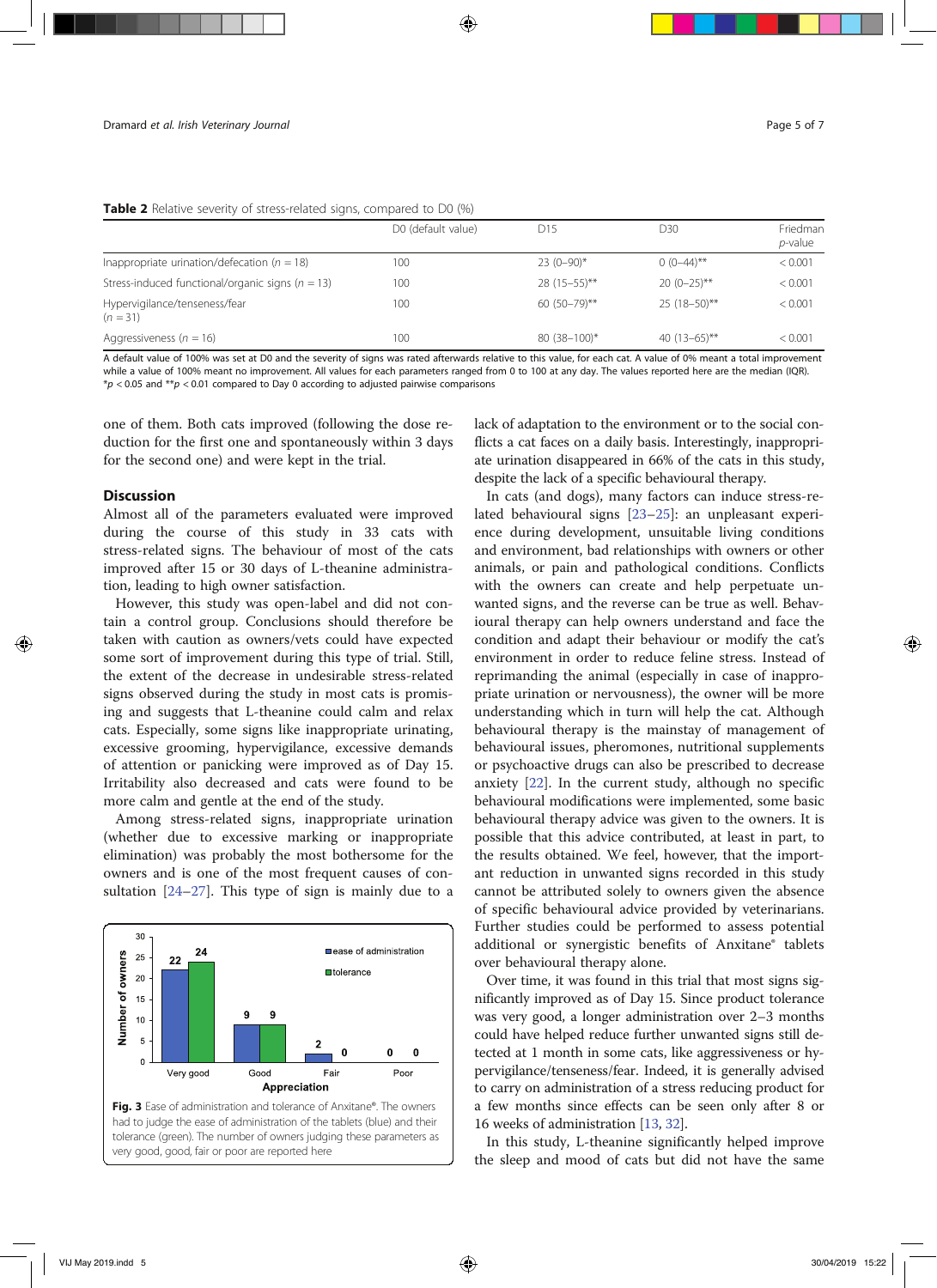impact on disturbed eating and drinking behaviours. Again, a longer administration could have helped reduce the issues but other concurrent ailments (endocrine or renal, for example) cannot be excluded and should be checked in case the behavioural signs persist.

Although no study describing the mechanism of action of L-theanine in cat is available, it is highly likely that it is similar to what was described earlier in laboratory animals (especially, an action on glutamate receptors and release of neuromediators) [4, 17, 19, 21]. More specifically, no sedative effect of L theanine has been previously reported in human, in rats, nor in dogs [2, 7, 8, 13, 14] .Therefore we expect that the effects observed in this study are due to a decrease of the stress level (and not to a sedative effect).

Thus, as in dogs [13, 14], L-theanine can be of value as an oral dietary supplement in cats, as it is safe and easy to give to individuals presenting with signs of stress (hypervigilance, mydriasis, rolling skin syndrome, excessive meowing, inappropriate elimination, etc.), in order to help them cope with changes in their environment.

#### Conclusion

Cats are sensitive to environmental changes (e.g. change in territory or owners and occasional stressful events) and can show discrepancies with the feline ethogram. Reactions can vary among cats and some may develop behavioural signs or even functional/organic signs. They can become hypervigilant, show signs of fear, and in many cases, urinate inappropriately. These behaviours are unwanted for both the cats and their owners, and the latter can increase feline stress by the way they handle the situation. Although this study does not contain any control group, it suggests that in stressed cats, administration of L-theanine (Anxitane®) twice daily may help improve undesirable signs in as soon as 15 days, though better results were seen after 30 days of administration. These encouraging results showed that L-theanine can help manage stress related behaviour, although additional trials with a placebo group should be run to confirm this effect.

#### Acknowledgements

The authors would like to thank the reviewers for their careful reading of this document and the corrections they have brought.

#### Funding

This study was funded by Virbac.

#### Availability of data and materials

The datasets generated and/or analysed during the current study are available from the corresponding author on reasonable request. All the data generated or analysed during this study are included in this published article [and its supplementary information files]. The datasets generated during and/or analysed during the current study are available from the corresponding author on reasonable request.

#### Authors' contributions

VD was the monitor of the study. The protocol was designed by VD and LK. The statistical analysis was performed by CSN in collaboration with Sandrine Fournel from the Virbac R&D department. All the authors read and approved the final version of the article.

#### Ethics approval and consent to participate

All the owners had to sign an informed consent to participate. Following the EU Directive from November 24th 1986, related to protection of animals used for experimental purposes, no declaration to an Ethic Review Committee (ERC) was required until 2013.

The French reglementation also followed the same rules (decree-law number 2001–464, May 29th 2001, modifying the decree number 87–848, October 19th 1987).

The study was run between 2006 and 2007, so that no declaration to an ERC was done at the time. Moreover no invasive procedures were performed, and no placebo group was implemented.

#### Consent for publication

Not applicable.

#### Competing interests

CN, CSN, VC an CR are employees of Virbac.

#### Publisher's Note

Springer Nature remains neutral with regard to jurisdictional claims in published maps and institutional affiliations.

#### Author details

<sup>1</sup> Referral Behaviour Veterinary Clinic, 16 rue Jeanne d'Arc, 69003 Lyon, France.<br><sup>2</sup> Referral Behaviour Veterinary Clinic, 6 place Léon Deubel, 75016 Paris. <sup>2</sup>Referral Behaviour Veterinary Clinic, 6 place Léon Deubel, 75016 Paris, France. <sup>3</sup>Veterinary Clinic, Avenue des Martyrs 173, 4620 Fléron, Belgium.<br><sup>4</sup>Medical Department Virbac, 13ème rue JJD, 06511 Carros, France. Medical Department, Virbac, 13ème rue, LID, 06511 Carros, France.

#### Received: 26 June 2017 Accepted: 21 September 2018 Published online: 09 October 2018

#### References

- 1. Nobre AC, Rao A, Owen GN. L-theanine, a natural constituent in tea, and its effect on mental state. Asia Pac J Clin Nutr. 2008;17(Suppl 1):167–8.
- 2. Juneja LR, Chu DC, Okubo T, Nagato Y, Yokogoshi H. L-theanine-a unique amino acid of green tea and its relaxation effect in humans. Trends Food Sci Technol. 1999;10:199–204.
- 3. Einöther SJ, Martens VE. Acute effects of tea consumption on attention and mood. Am J Clin Nutr. 2013;98(6 Suppl):1700S–8S.
- 4. Kakuda T. Neuroprotective effects of the green tea components theanine and catechins. Biol Pharm Bull. 2002;25(12):1513–8.
- 5. Terashima T, Takido J, Yokogoshi H. Time-dependent changes of amino acids in the serum, liver, brain and urine of rats administered with theanine. Biosci Biotechnol Biochem. 1999;63(4):615–8.
- 6. Unno T, Suzuki Y, Kakuda T, Hayakawa T, Tsuge H. Metabolism of theanine, gamma-glutamylethylamide, in rats. J AgricFodd Chem. 1999;47:1593–6.
- 7. Kobayashi A, Nagato Y, Aoi N, Juneja LR, Kim M, Yamamoto T, Sugimoto S. Effects of l-theanine on the release of α-brain waves in human volunteers. Nippon Nogeikagaku Kaishi. 1998;72:153–7.
- 8. Song CH, Jung JH, Oh JS, Kim KS. Effects of Theanine on the Release of Brain Alpha Wave in Adult Males. Korean J Nutr. 2003;36(9):918–23 [Korean].
- 9. White DJ, de Klerk S, Woods W, Gondalia S, Noonan C, Scholey AB. Antistress, Behavioural and Magnetoencephalography effects of an L-Theaninebased nutrient drink: a randomised, double-blind, placebo-controlled, crossover trial. Nutrients. 2016;8(1):1–19.
- 10. Yokogoshi H, Kobayashi M. Hypotensive effect of γ-glutamylethylamide in spontaneously hypertensive rats. Life Sci. 1998;62:1065–8.
- 11. Kimura K, Ozeki M, Juneja LR, Ohira H. L-Theanine reduces psychological and physiological stress responses. Biol Psychol. 2007;74(1):39–45.
- 12. Yoto A, Motoki M, Murao S, Yokogoshi H. Effects of L-theanine or caffeine intake on changes in blood pressure under physical and psychological stresses. J Physiol Anthropol. 2012;31:28.
- 13. Araujo JA, De Rivera C, Ethier JE, Landsberg GM, et al. Anxitane tablets reduce fear of human beings in a laboratory model of anxiety-related behavior. J Vet Behav. 2010;5:268–75.